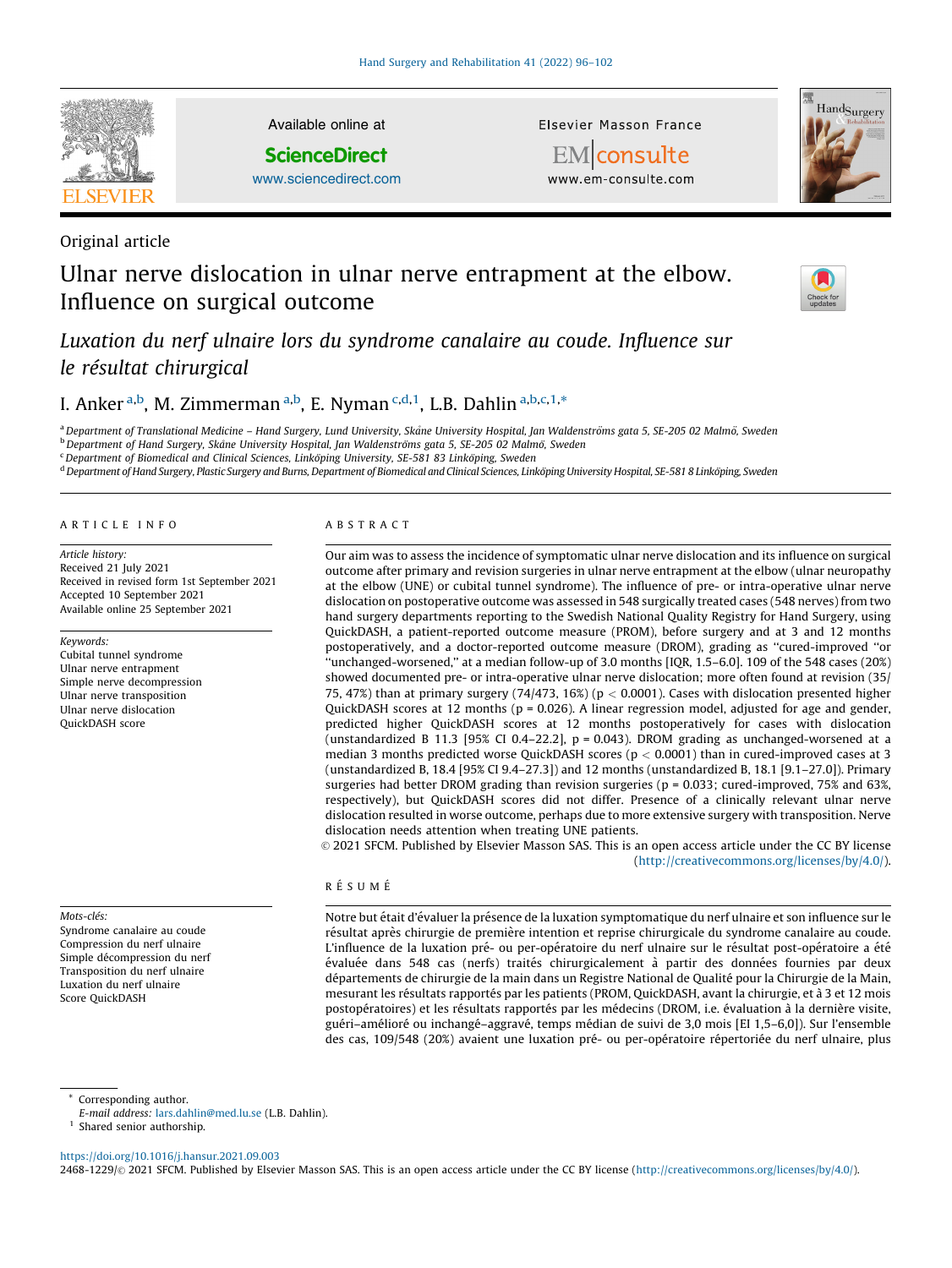fréquemment détectée lors des révisions chirurgicales (35/75, 47%) que lors des chirurgies de première intention (74/473, 16%,  $p < 0,0001$ ). Parmi les cas avec luxation, on relevait un score QuickDASH plus élevé à 12 mois (p = 0,026). Un modèle de régression linéaire, ajusté pour l'âge et le sexe, prédisait un score QuickDASH plus élevé à 12 mois postopératoire pour les cas avec luxation (B non-standardisé 11,3 [CI 95% 0,4–22,2], p = 0,043). Dans les cas définis comme inchangés–aggravés avec un suivi médian de 3 mois, on pourrait prévoir un plus mauvais score QuickDASH ( $p < 0,0001$ ) que dans les cas guéris-améliorés à 3 (B non-standardisé 18,4 [95% CI 9,4–27,3]) et 12 mois (B non-standardisé 18,1 [9,1–27,0]). Les chirurgies de première intention obtenaient une meilleur classement DROM que les révisions chirurgicales ( $p = 0.033$ , guéris–améliorés, respectivement 75% et 63%) mais les scores QuickDASH n'étaient pas différents. La présence d'une luxation du nerf ulnaire cliniquement significative est associée à un plus mauvais résultat, peut-être causé à la chirurgie plus extensive avec transposition. La luxation du nerf doit être prise en compte quand on traite un syndrome canalaire au coude.

© 2021 SFCM. Publié par Elsevier Masson SAS. Cet article est publié en Open Access sous licence CC BY (<http://creativecommons.org/licenses/by/4.0/>).

#### 1. Introduction

Ulnar nerve entrapment at the elbow (ulnar nerve neuropathy at the elbow (UNE) or cubital tunnel syndrome) [\[1,2\]](#page-5-0) is treated surgically using various techniques, with similar outcomes [\[3,4\]](#page-5-0). Simple decompression in primary cases is less invasive and surgically easier to perform, with a lower risk of postoperative complications, compared to other techniques [\[3,5,6\]](#page-5-0). Transposition surgery is commonly chosen in symptomatic ulnar nerve dislocation (i.e., partial (subluxation) or complete dislocation of the nerve during elbow flexion) as primary attitude or in case of recurrent symptoms requiring revision surgery [\[7\]](#page-6-0).

Conflicting results have been reported concerning various risk factors for revision surgery  $[8]$ . Partial or complete ulnar nerve dislocation is reported in 6–37% of asymptomatic and symptomatic individuals assessed by high-resolution ultrasonography or on clinical evaluation [\[9–13\].](#page-6-0) Whether this influences surgical outcome has not been sufficiently studied. However, in a study on submuscular transposition in revision surgery, 76% of cases had preoperative nerve dislocation, and 73% were cured or improved following surgery [\[7\].](#page-6-0)

Choices in UNE diagnosis and treatment are often strongly dependent on the individual physician and health center  $[4]$ , which is also true for outcome measures after surgery [\[14,15\]](#page-6-0). Various patient-reported outcome measures (PROMs) are used to assess function, health status and satisfaction, all differing in responsiveness and response rate [\[14,16–18\]](#page-6-0). It has been reported that a doctor-reported outcome measure (DROM), combining patientreported and surgeon-evaluated outcome, registered in the patient's records at last follow-up, can supplement PROMs and may correlate with improvement in the QuickDASH PROM (short version of the Disabilities of Arm Shoulder and Hand score) at 1 year postoperatively [\[19\]](#page-6-0).

The aim of the present study was to assess pre- or intraoperative ulnar nerve dislocation as a factor influencing surgical outcome, using a PROM and a DROM, after primary and revision surgeries for UNE in a large population from two regions in Sweden.

#### 2. Patients and methods

#### 2.1. Patients

All surgically treated UNE cases at the authors' two hand surgery departments, documented in the Swedish Quality Registry for Hand Surgery 2010–2016, were included. UNE cases in the registry were defined as treated ulnar nerves, identified by ICD-10 diagnosis code G562 and surgical codes ACC53 (simple decompression), ACC43 (transposition) or NCK19 (medial epicondylectomy). Both primary and revision surgeries were included.

### 2.2. Evaluation

In the registry, patients filled in the Swedish version of the QuickDASH questionnaire preoperatively and at 3 and 12 months postoperatively, in web-based or mailed paper form, comprising 11 questions with total score 0–100, higher scores indicating more severe disability [\[20\].](#page-6-0) A pre- to post-operative decrease of 7–8 points in total score was considered to reflect a minimal clinically important difference [\[18\].](#page-6-0) A postoperative total score of more than 10 was interpreted as persistent symptoms [\[21,22\]](#page-6-0). A few patients (n = 15) also completed the full version of the DASH questionnaire, originally as a part of another study published by one of the authors.

All cases in the registry were analyzed retrospectively and additional data (not specified in the registry) were extracted from patient records: primary or revision surgery, pre- or intraoperative ulnar nerve dislocation, concomitant surgical procedures, and DROM grading. Clinically relevant ulnar nerve dislocation was defined as documented pre- or intra-operative nerve subluxation or total dislocation, clinically assessed by the surgeon during active and passive elbow flexion and extension, as noted in the patient records; absence of any documentation in the patient records  $(n = 173)$  was presumed to indicate the absence of clinically relevant dislocation, whether partial or complete. Postoperative outcome was assessed, in addition to QuickDASH score, on DROM by one of the authors (IA), a specialist in orthopedic surgery who was not the treating surgeon in any of the cases, who graded treatment response in 4 groups: cured, improved, unchanged or worsened. These were then dichotomized as cured–improved and unchanged–worsened for statistical analyses, as in previous studies [\[7,23\].](#page-6-0)

#### 2.3. Statistical analyses

Data were presented as medians [interquartile range, Q25– Q75]. Nominal data were presented as numbers (percentages). The chi-square test (Pearson or Fisher's exact test) was used to compare differences in categoric data between groups and the non-parametric Mann–Whitney U-test was used for continuous data. Correlations were assessed on Pearson correlation coefficient for continuous data and on point-biserial correlation coefficient for dichotomous variables (R-value, p-value), as weak  $(>0.3-0.5)$ , moderate  $(>0.5-0.7)$  or strong  $(>0.7)$  correlation. Linear regression analyses, adjusted for age and gender, assessed the influence of dislocation and DROM grading on QuickDASH scores at 12 months postoperatively (unstandardized B [95% CI]). P-values <0.05 were considered statistically significant. SPSS Statistics, version 25 (SPSS Inc., Chicago, IL) was used for all calculations. Each treated arm was analyzed as a separate case and statistical entity.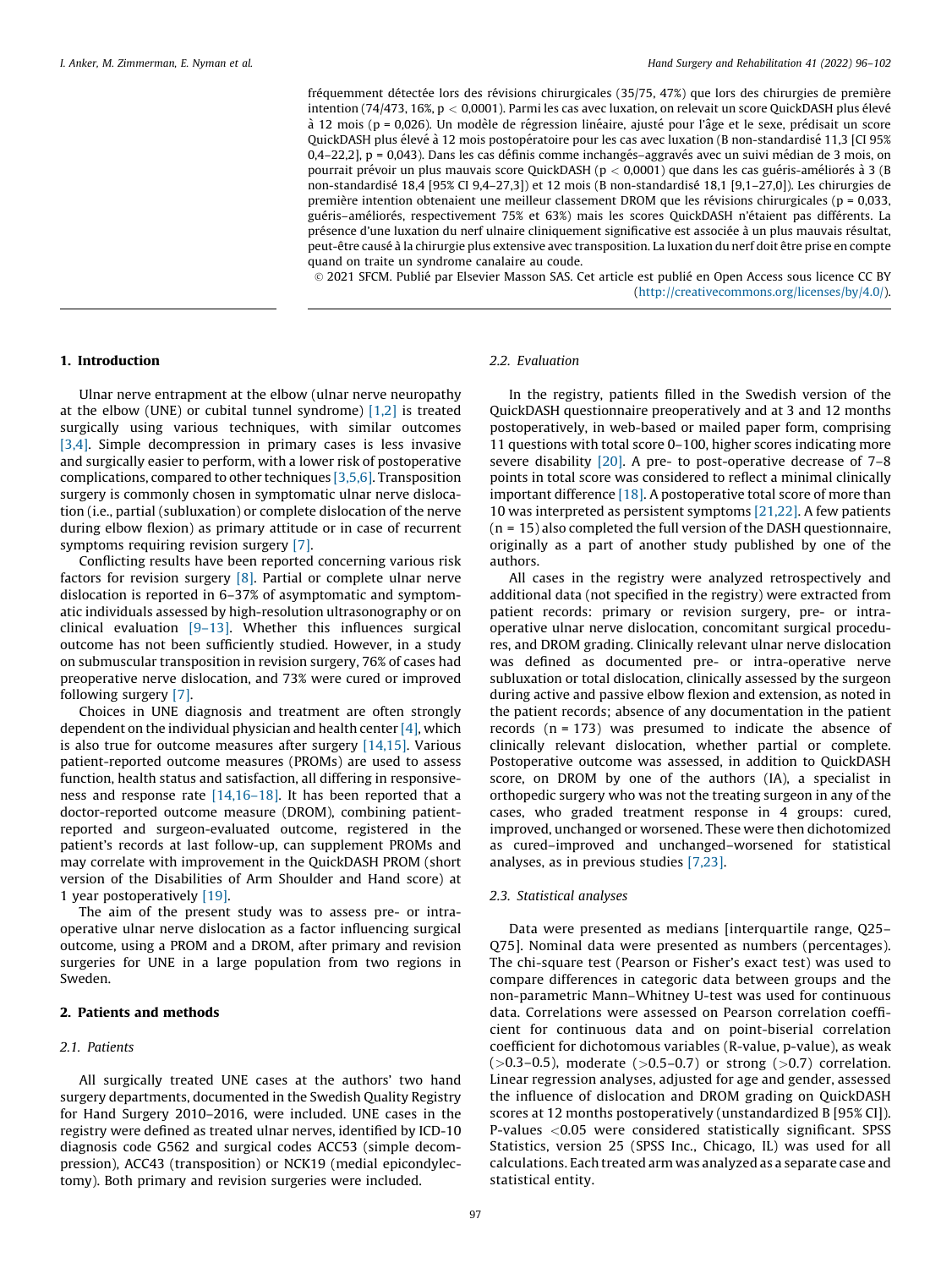

Fig. 1. Flowchart showing the patient cohort with included and excluded cases according to primary and revision surgeries and to surgical procedure.

#### 2.4. Ethical considerations

This research was approved by the IRBs of the authors' affiliated institutions.

#### 3. Results

#### 3.1. Case characteristics

During the study period, 655 surgically treated UNE cases, including 56 bilateral cases in 28 patients, were registered in the national registry (Fig. 1). 107 were excluded: release only at Guyon's canal, acute trauma, late complications of trauma, or inconclusive coding. 473 of the 548 UNE surgeries included were primary and 75 revision surgeries. 374 of the 473 primary surgeries (79%) were simple decompressions and 99 (21%) were ulnar nerve transpositions (i.e., subcutaneous or submuscular transposition, the latter including variants such as intramuscular and subfascial transposition, but nevertheless all defined as submuscular). Nine of the 75 revision surgeries (12%) were simple

decompression and 66 (88%) ulnar nerve transposition (Table 1, Fig. 1). No cases were treated by medial epicondylectomy or endoscopic decompression.

In total, 287 of the 548 surgically treated cases (52%) were in females and 261 (48%) in males, with a median age of 50 [IQR 40– 59] years and 53 [IQR 44–61] years, respectively (Table 1). 109 of the 548 cases (20%) had clinically relevant and documented preor intra-operative ulnar nerve dislocation. QuickDASH response rates were 129/548 (24%) preoperatively, 143/519 (28%) at 3 months and 129/453 (28%) at 12 months; numbers at the postoperative time points were lower due to cases operated on in 2016 and thus not able to respond at 3 and 12 months. Fifteen of the 129 cases with registered QuickDASH scores at 12 months (12%) also had registered full-scale DASH scores, sent out to the patients after the last outpatient consultation and originally published in an article by one of the present authors [\[5\].](#page-6-0) DROM grading was performed in 531/548 cases (97%), with no postoperative outcome noted in the patient records for the other 17 cases (3%). Characteristics according to surgical procedure are presented in Table 1.

Concomitant surgery was performed for other nerve entrapments in 63 of the 548 cases (11%): 48 (76%) for carpal tunnel

#### Table 1

Characteristics of 548 surgically treated cases with ulnar nerve entrapment at the elbow (UNE) according to surgical procedure.

|                                                 | Primary simple ulnar nerve<br>decompression $(n = 374)$ | Primary ulnar nerve<br>transposition ( $n = 99$ ) | Revision simple ulnar nerve<br>decompression $(n = 9)$ | Revision ulnar nerve<br>transposition ( $n = 66$ ) |
|-------------------------------------------------|---------------------------------------------------------|---------------------------------------------------|--------------------------------------------------------|----------------------------------------------------|
| Characteristics                                 |                                                         |                                                   |                                                        |                                                    |
| Age, years                                      | 53 [44-61]                                              | 47 [34-59]                                        | 40 [34-53]                                             | 50 [40-56]                                         |
| Male/female                                     | 182 (49%)/192 (51%)                                     | 51 (52%)/48 (48%)                                 | $4(44\%)/5(66\%)$                                      | 24 (36%)/42 (64%)                                  |
| Concomitant surgical nerve procedure(s)         | 45 (12%)                                                | 8(8%)                                             | $1(11\%)$                                              | 9(14%)                                             |
| Concomitant hand Surgery procedures(s)          | 24 (6%)                                                 | 9(9%)                                             | $0(0\%)$                                               | 1(2%)                                              |
| Documented ulnar nerve dislocation <sup>a</sup> | 5(1%)                                                   | 69 (70%)                                          | $0(0\%)$                                               | 35 (53%)                                           |
| DROM $b$                                        |                                                         |                                                   |                                                        |                                                    |
| Cured-Improved                                  | 269 (72%)                                               | 75 (76%)                                          | 5(56%)                                                 | 41 (62%)                                           |
| Unchanged-Worsened                              | 93 (25%)                                                | 21 (21%)                                          | 4(44%)                                                 | 23 (35%)                                           |
| Missing data                                    | 12 (3%)                                                 | 3(3%)                                             | $0(0\%)$                                               | 2(3%)                                              |
| <b>QuickDASH</b> score                          |                                                         |                                                   |                                                        |                                                    |
| Preoperative                                    | 52 [34-66] $(n = 91)$                                   | $57$ [42-73] (n = 26)                             | <b>NA</b>                                              | 63 $[29-72]$ (n = 12)                              |
| 3 months postoperative                          | $32$ [14-58] (n = 106)                                  | 49 $[35-59]$ (n = 16)                             | <b>NA</b>                                              | $39$ [18-59] (n = 19)                              |
| 12 months postoperative                         | $39$ [16-59] (n = 99)                                   | 50 [42-66] $(n = 16)$                             | <b>NA</b>                                              | 42 [33-63] $(n = 12)$                              |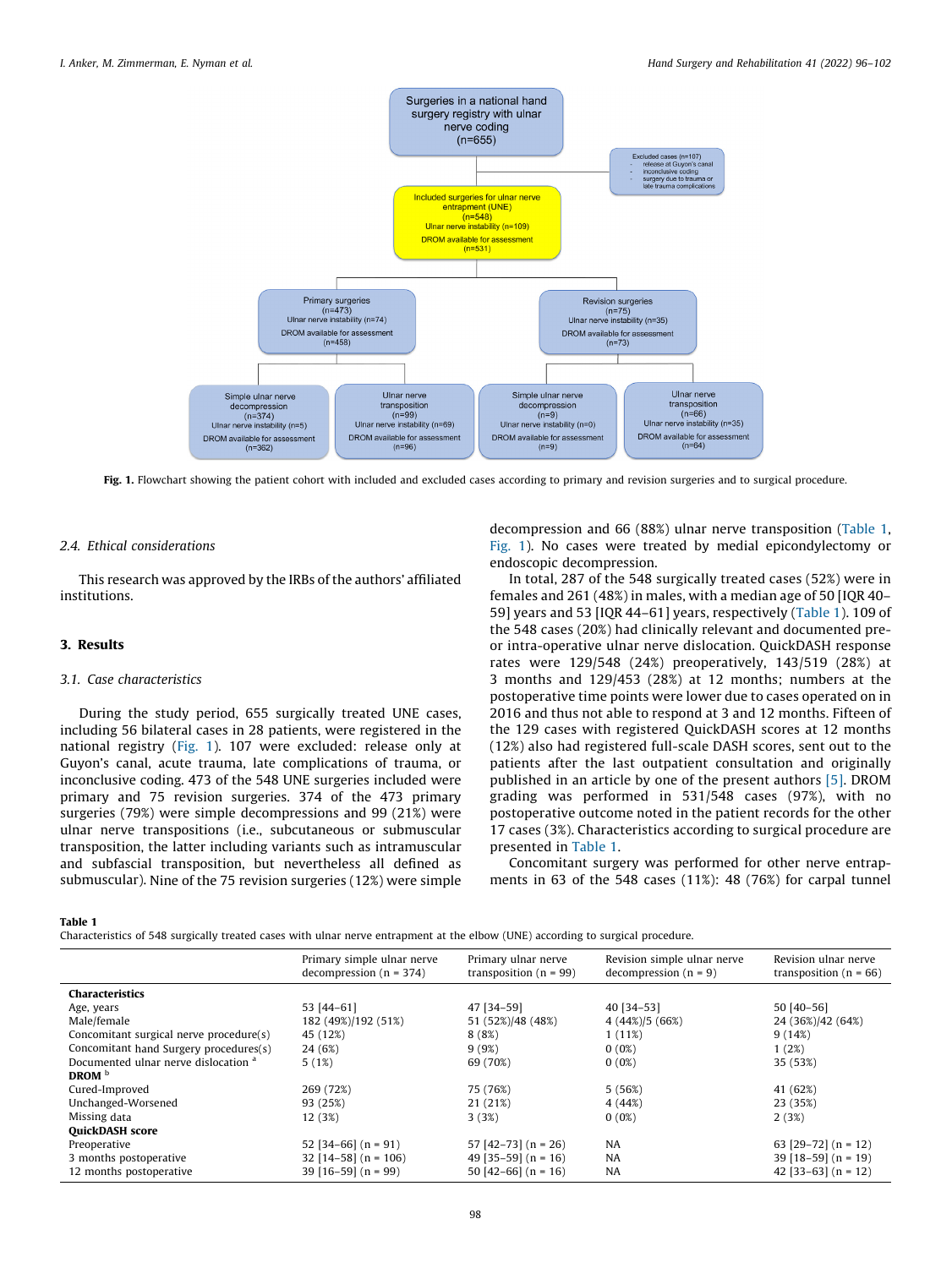#### Table 2

Outcome in 548 surgically treated cases of ulnar nerve entrapment at the elbow (treated with simple decompression or ulnar nerve transposition), with or without clinically relevant and documented pre- or intra-operative ulnar nerve dislocation assessed on Doctor-Reported Outcome Measure (DROM) and QuickDASH score.

|                           | Ulnar nerve dislocation | No ulnar nerve dislocation | P-value |
|---------------------------|-------------------------|----------------------------|---------|
|                           | $n = 109$               | $n = 439$                  |         |
| <b>DROM</b>               |                         |                            |         |
| Cured-improved            | 79 (75)                 | 311 (73)                   | 0.71    |
| Worsened-unchanged        | 26(25)                  | 115(27)                    |         |
| <b>QuickDASH</b>          |                         |                            |         |
| Preoperatively            | $57$ [36-66] (n = 27)   | 55 [39-68] $(n = 102)$     | 0.78    |
| 3 months postoperatively  | $47$ [19-61] (n = 24)   | $32$ [14-57] (n = 119)     | 0.20    |
| 12 months postoperatively | $50$ [36-64] (n = 23)   | $39$ [16-59] (n = 106)     | 0.026   |

Data are presented as n (%) and medians [interquartile range; Q25-Q75]. Statistical differences were analyzed on Chi-square test and Mann-Whitney U test. Information in patient records regarding clinically relevant ulnar nerve dislocation was missing in 173 cases, presumed to signify no clinically relevant dislocation. Median follow-up for the DROM at last clinical follow-up was 3.0 months [IQR 1.5–6.0]. DROM grading data were missing in 17 cases. Bold indicates significant difference.

syndrome, 7 (11%) for ulnar nerve decompression at Guyon's canal, 4 (6%) for both, and 4 (6%) for radial nerve decompression. In 34 of the 548 cases (6%), other concomitant hand surgery procedures were performed: 10 (29%) for trigger finger, 5 (15%) for first carpometacarpal osteoarthritis, of the thumb, 2 (6%) for ganglion, 2 (6%) for Quervain's tenosynovitis, 2 (6%) for synovectomy, 1 (3%) for Dupuytren's contracture and 12 (35%) other or multiple procedures. Diabetes was present as a comorbidity in 65 of the 548 cases (12%) (missing data in 6/548: 1%).

#### 3.2. Ulnar nerve dislocation and evaluation on DROM and QuickDASH

One hundred and nine of the 548 cases (20%) showed documented clinically relevant pre- or intra-operative ulnar nerve dislocation according to the surgeon and noted in the patient record; if there was no documentation in the record  $(n = 173)$ , this was presumed to mean no clinically relevant dislocation. Significantly more cases with documented ulnar nerve dislocation were found in revision surgeries (n = 35/75, 47%) than primary surgeries  $(n = 74/473, 16\%)$ ;  $p < 0.0001$ (Table 2). In primary surgeries, almost all cases with documented ulnar nerve dislocation underwent nerve transposition ( $n = 69/$ 74, 93%,  $p < 0.0001$ ), which is the usual attitude in Sweden, and in revision surgeries all documented dislocations underwent transposition ( $n = 35/35$ , 100%;  $p = 0.003$ ), in contrast to cases where no dislocation was documented ( $n = 30/399$ , 8% and  $n = 31/40$ , 78%, respectively).

Cases with documented clinically relevant pre- or intraoperative ulnar nerve dislocation, including both primary and revision surgeries, showed higher QuickDASH scores at 12 months  $(p = 0.026)$  than cases with no nerve dislocation (Table 2). No such difference was seen preoperatively or at 3 months postoperatively  $(p = 0.78$  and  $p = 0.20$ , respectively). Presence of documented clinically relevant ulnar nerve dislocation predicted higher QuickDASH scores at 12 months postoperatively (11.3 [95% CI,  $0.4-22.2$ ],  $p = 0.043$ ). Median follow-up for DROM grading (at last clinical follow-up) was 3.0 months [IQR 1.5–6.0], with no difference in surgical outcome ( $p = 0.71$ , Table 2).

#### 3.3. All surgically treated cases and evaluation on QuickDASH and DROM

Preoperative QuickDASH scores did not differ between the two DROM groups (cured–improved or unchanged–worsened,  $p = 0.24$ ; Table 3). At both 3 ( $p < 0.0001$ ) and 12 months  $(p < 0.0001)$ , cases graded as cured–improved had a significantly lower QuickDASH score than cases graded as unchanged– worsened (Table 3).

A strong positive correlation ( $r = 0.70$ ,  $p = 0.004$ ) was found between postoperative DASH score (minimum follow-up, 12 months; obtained in n = 15 and compared with QuickDASH score in the same patients; see Methods) and QuickDASH scores at 12 months postoperatively. A weak positive correlation was found between DROM grading and QuickDASH score at 3 (r = 0.33,  $p < 0.0001$  and 12 months ( $r = 0.34$ ,  $p < 0.0001$ ). DROM grading of unchanged–worsened predicted higher postoperative Quick-DASH scores at both 3 (unstandardized B 18.4 [95% CI, 9.4–27.3];  $p < 0.0001$ ) and 12 months (unstandardized B 18.1 [95% CI, 9.1– 27.0];  $p < 0.0001$  in the linear regression analysis (adjusted for age and gender). Follow-up for patients considered cured– improved was shorter (2.0 [1.5–5.0] months) than for patients considered unchanged–worsened (6.0 [2.0–10.0] months,  $p = 0.0001$ ).

#### 3.4. Primary and revision surgery and evaluation by DROM and QuickDASH

On DROM grading, primary surgeries showed better outcome than revision surgeries ( $p = 0.03$ ). Revision surgery did not differ from primary surgery on pre- or post-operative QuickDASH score ([Table](#page-4-0) 4).

#### 3.5. Primary simple decompression and ulnar nerve transposition surgery and evaluation by DROM and QuickDASH

Primary simple decompression and primary ulnar nerve transposition did not statistically differ on DROM grading

#### Table 3

Relation between outcome assessed on QuickDASH preoperatively and at 3 and 12 months postoperatively and Doctor-Reported Outcome Measure (DROM) grading at last clinical follow-up (median 3 months) in 531 surgically treated cases with ulnar nerve entrapment at the elbow.

| QuickDASH score                                       | DROM                                            | <b>DROM</b>                                    | P-value                            |
|-------------------------------------------------------|-------------------------------------------------|------------------------------------------------|------------------------------------|
|                                                       | Cured-improved $(n = 390)$                      | Unchanged-worsened $(n = 141)$                 |                                    |
| Preoperatively                                        | $55$ [32-66] (n = 91)                           | $57$ [43–68] (n = 37)                          | 0.24                               |
| 3 months postoperatively<br>12 months postoperatively | $27$ [14-48] (n = 100)<br>$36$ [16-55] (n = 91) | $51$ [32-69] (n = 38)<br>60 [41-70] $(n = 34)$ | $<$ 0.0001 $\,$<br>$<$ 0.0001 $\,$ |

Data are presented as medians [interquartile range; Q25–Q75]. Statistical differences were analyzed on Mann–Whitney U test. Median follow-up for DROM grading (at last clinical follow-up) was 3.0 months [IQR 1.5–6.0]. Bold indicates significant difference.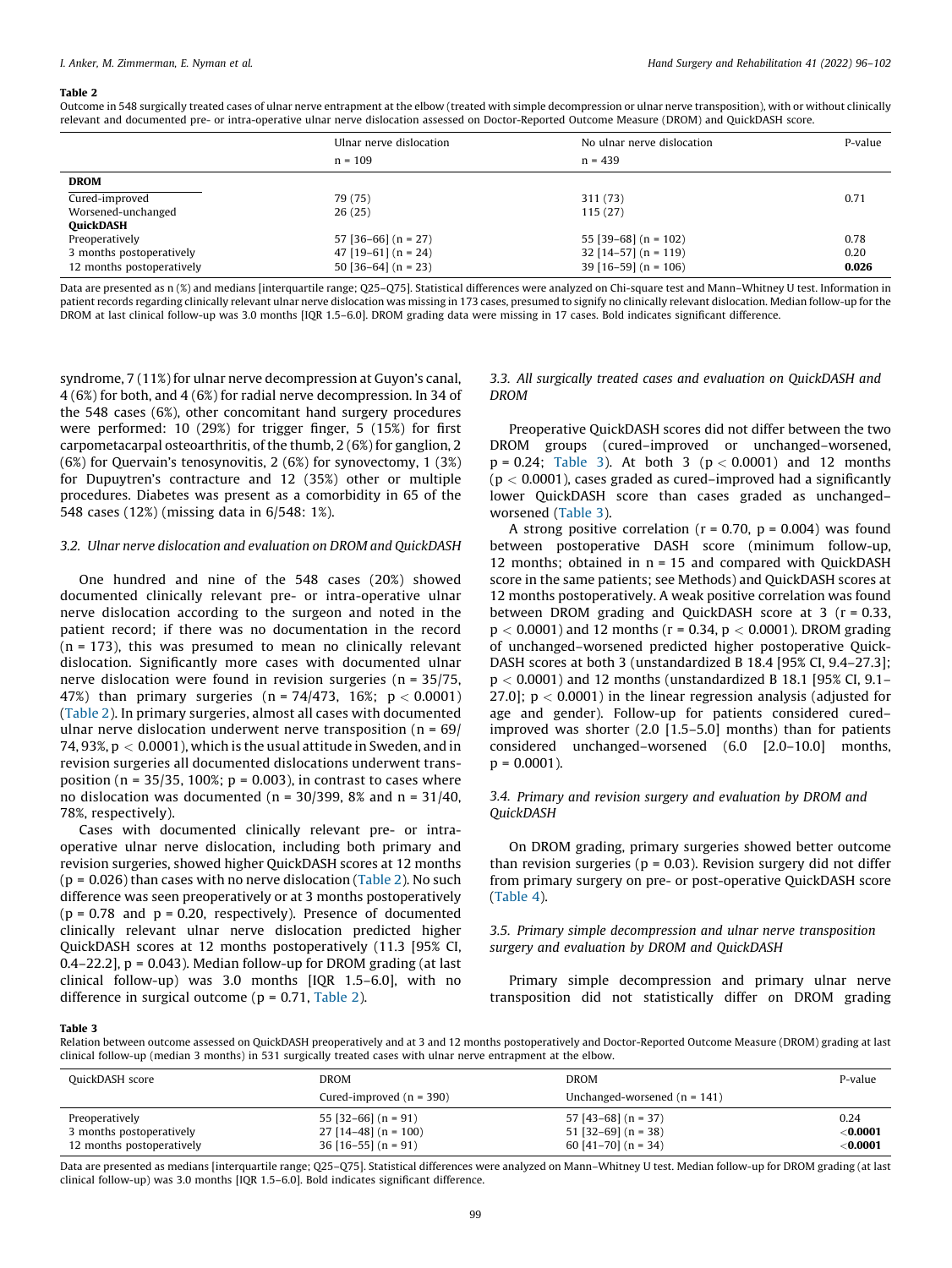#### <span id="page-4-0"></span>Table 4

Outcome in 548 cases of ulnar nerve entrapment at the elbow treated with primary or revision surgery assessed using Doctor-Reported Outcome Measure (DROM) and QuickDASH, preoperatively and at 3 and 12 months postoperatively.

|                           | Primary surgery ( $n = 473$ ) | Revision surgery $(n = 75)$ | P-value |
|---------------------------|-------------------------------|-----------------------------|---------|
| <b>DROM</b>               |                               |                             |         |
| Cured-improved            | 344 (75)                      | 46 (63)                     | 0.03    |
| Worsened-unchanged        | 114 (25)                      | 27(37)                      |         |
| <b>QuickDASH</b>          |                               |                             |         |
| Preoperatively            | 55 [39-67] (n = 117)          | 63 [29-72] $(n = 12)$       | 0.51    |
| 3 months postoperatively  | $32$ [14-58] (n = 122)        | $39$ [18-60] (n = 21)       | 0.29    |
| 12 months postoperatively | 41 $[18-61]$ (n = 115)        | 42 $[29-62]$ (n = 14)       | 0.76    |

Data are presented as n (%) and medians [interquartile range; Q25–Q75]. Statistical differences were analyzed on Chi-square test and Mann–Whitney U test. Median followup for the DROM at last clinical follow-up was 3.0 months [IQR 1.5–6.0]. DROM data were missing in 17 cases. Bold indicates significant difference.

#### Table 5

Outcome in 473 cases of ulnar nerve entrapment at the elbow treated with primary simple decompression and primary ulnar nerve transposition surgery, assessed on QuickDASH preoperatively and at 3 and 12 months postoperatively.

| Primary simple ulnar nerve decompression $(n = 374)$ | Primary ulnar nerve transposition $(n = 99)$ | P-value |
|------------------------------------------------------|----------------------------------------------|---------|
|                                                      |                                              |         |
| 269 (74)                                             | 75 (78)                                      | 0.51    |
| 93 (26)                                              | 21(22)                                       |         |
|                                                      |                                              |         |
| $52$ [34-66] (n = 91)                                | $57$ [42-73] (n = 26)                        | 0.40    |
| $32$ [14-58] (n = 106)                               | 49 $[35-59]$ (n = 16)                        | 0.11    |
| $39$ [16-59] (n = 99)                                | 50 [42-66] $(n = 16)$                        | 0.049   |
|                                                      |                                              |         |

Data are presented as n (%) and medians [interquartile range; Q25–Q75]. Statistical differences were analyzed on Chi-square test and Mann–Whitney U test. Median followup for the DROM (doctor-related outcome measure) at last clinical follow-up was 3.0 months [IQR 1.5–6.0]. DROM grading data were missing in 15 cases. Bold indicates significant difference.

(p = 0.51) or on preoperative or 3-month QuickDASH, but primary simple decompression cases showed better outcome on Quick-DASH at 12 months ( $p = 0.049$ , Table 5).

#### 4. Discussion

The present study indicates that clinically relevant pre- or intraoperative ulnar nerve dislocation is common in surgically treated patients with UNE. These dislocations did not seem to influence outcome at 3 months postoperatively as assessed by DROM or PROM (QuickDASH), but 12-month outcome was poorer in case of ulnar nerve transposition. Patients with a poorer DROM grade at 3 months had higher QuickDASH scores at 3 and 12 months postoperatively. Surgical outcome was better after primary than revision surgery on DROM at 3 months, but not on QuickDASH at either 3 or 12 months. There was no difference between primary simple ulnar nerve decompression and primary transposition on DROM or QuickDASH at 3 months, but outcome was slightly worse at 12 months on QuickDASH after transposition.

In primary UNE, simple decompression is usually the goldstandard surgical treatment. If ulnar nerve dislocation is found preor intra-operatively during primary simple decompression, transposition is generally performed as primary procedure according to present Swedish clinical traditions. In revision surgery, transposition would most probably be chosen, regardless of nerve stability status  $[4]$ . In the present study, we found clinically relevant pre- or intra-operative ulnar nerve dislocation in 74 of the 473 primary UNE cases (16%) and a total of 109 out of all 548 surgeries (including revisions) (20%), in agreement with a previous larger study of symptomatic UNE patients, reporting 21% partial and complete dislocations [\[13\]](#page-6-0). Another study, similar in size to the present one, reported a 46% rate of ulnar nerve dislocation (including partial dislocation) in patients with UNE detected and defined on ultrasound  $[12]$ : i.e., more than twice the

present rate, but not related to later choice of treatment. Larger studies reported that 32–46% of the general population have an unstable ulnar nerve (defined as both partial and complete dislocation), although these findings do not match UNE symptomatology [\[9–11\]](#page-6-0).

The higher frequency of clinically relevant ulnar nerve dislocation in the cases of primary transposition probably reflects the above-mentioned operative treatment choices. Primary simple ulnar nerve decompression and transposition cases showed equivalent preoperative symptoms on QuickDASH score. However, at 12 months postoperatively, simple decompression showed better outcome, possibly due to a high rate of clinically relevant ulnar nerve dislocation that required ulnar nerve transposition. Cases with ulnar nerve dislocation had worse outcome on QuickDASH 12 months postoperatively. A recent Swedish national quality registry study reported that ulnar nerve transposition in UNE patients showed poorer outcome than simple decompression on QuickDASH at 12 months [\[20\].](#page-6-0)

We analyzed the relation between a simple DROM, evaluated by a non-treating surgeon based on documented information in the patient records at last follow-up [\[7\],](#page-6-0) and the widely used PROM, QuickDASH [\[17,24\]](#page-6-0). The diagnosis-specific PROM for UNE, the Patient-Rated Ulnar Nerve Evaluation (PRUNE) [\[16\]](#page-6-0), was not available in Swedish at the time of the study. Cases graded cured– improved on DROM reported significantly lower QuickDASH scores. Additionally, there was a significant, although weak, correlation between DROM and postoperative QuickDASH score, indicating that a simple DROM correlates with postoperative QuickDASH, as previously reported [\[19\]](#page-6-0). Further, a strongly significant correlation was found between postoperative DASH and QuickDASH scores. Taken together, these results support for a relationship between DROM, usually graded at a single time point, and PROMs, such as QuickDASH, which can be assessed repeatedly. DROM may be used independently or as a complement to PROMs in clinical practice.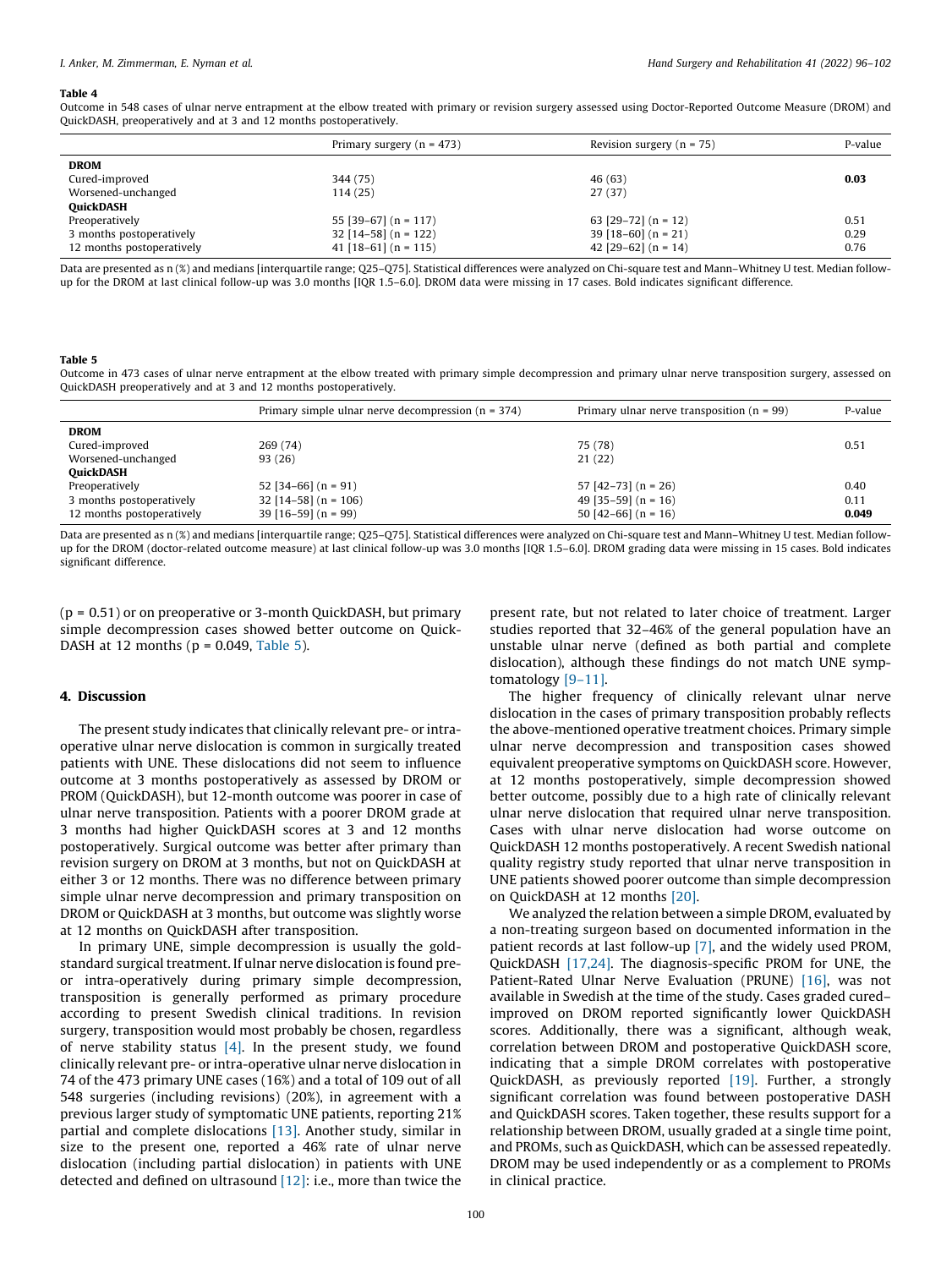<span id="page-5-0"></span>We found no difference in preoperative QuickDASH score between primary and revision surgeries, despite our population having a higher median preoperative QuickDASH score of 52–63 than the mean 38 points previously reported for DASH in UNE cases [\[24\]](#page-6-0). Interestingly, we found similar QuickDASH scores in primary and revision surgeries at both 3 and 12 months, meaning that patients perceived their disability as equally pronounced. Although primary surgeries had better outcome than revision surgeries on DROM, only 75% of primary surgeries were judged cured–improved, in agreement with our previous study [\[7\]](#page-6-0). This might reflect the high postoperative QuickDASH scores, due to residual symptoms and disabilities after primary surgery [\[20\]](#page-6-0). In assessing pre- or post-operative symptoms and disability on QuickDASH, the patient has to grade all difficulties, whether on the treated side or not, whereas DROM grading considers only the surgically treated side, which may cause some discrepancies in the grading of outcome. Theoretically, the need for treatment of other concomitant hand surgery conditions or bilateral surgery may influence preoperative symptoms and postoperative outcome, but most probably influenced the present data only marginally, as indicated above for primary and revision surgeries and as shown for surgery for carpal tunnel syndrome [\[25\].](#page-6-0)

Data for the preoperative electrophysiological examinations were not included, since this was not within the scope of the study, but preoperative conduction block or signs of axonal degeneration predict poorer outcome of surgery [\[23\]](#page-6-0). In previous reports, ulnar nerve dislocation was not associated with clinical and electrodiagnostic characteristics [\[13\]](#page-6-0). Interestingly, ulnar nerve dislocation is frequent in healthy subjects [\[10,11,13\]](#page-6-0), not necessarily inducing UNE [\[26\].](#page-6-0)

The fact that recurrent UNE is mainly treated by transposition surgery is also reflected in our results. Analyzing revision surgeries on DROM showed that 63% of cases were judged cured– improved postoperatively, which is a lower rate than published elsewhere (73–86%) [\[13,27,28\].](#page-6-0) Together with the finding that cases with clinically relevant ulnar nerve dislocation had significantly worse outcome on QuickDASH at 12 months, this leads us to speculate once again whether our findings concerning outcome should be interpreted in terms of ulnar nerve dislocation or of risk of complications after transposition [3,5,6] in revision surgeries due to recurrent UNE. Transposition involves extensive surgery, with risk, for example, of jeopardizing the intraneural microcirculation of the nerve during dissection, causing complications [3,5,6].

The most obvious limitation of the present study, related to its retrospective design, was the low response rate for PROM scores (QuickDASH), which, while in agreement with similar previous studies, could never be as high as in a prospective cohort study. There are few prospective studies with proper randomization according to preoperative symptom grading. The low PROM response rate may partly explain some of the discrepancies in outcome assessment on DROM and QuickDASH. The national registry is also fairly new, with foreseeable start-up problems.

It is a strength of the present study that we used validated internationally accepted PROMs (QuickDASH and DASH) for assessing treatment outcome, with comparison to a simple DROM, although the more diagnosis-specific PRUNE instrument could be used in the future, once it has been translated and validated in the appropriate language, which is presently being done for Swedish [\[16,29\]](#page-6-0). Both DASH and its currently used short QuickDASH version, as well as a reliable specific hand surgery questionnaire (HQ-8, [\[20\]\)](#page-6-0), are well known and validated for evaluating upper-limb disability and correlate well in a normal population [\[30\]](#page-6-0).

#### 5. Conclusion

Clinically relevant ulnar nerve dislocation in UNE may result in poorer surgical outcome, probably associated with transposition surgery, and needs to be taken into account when treating UNE patients.

#### Ethics

The study was approved by the Regional Ethical Review Boards in Lund (N° 2016/931 and 2018/57) and Linköping (N° 2016/88-31), Sweden.

#### Funding

This study was supported by grants from the Lund University, ALF [grant number 2018-Project 0104], Region Skåne (Funds from Skåne University Hospital Malmö-Lund), the Swedish Diabetes Foundation [grant numbers DIA2016-117 and DIA2020-492], Sydvästra Skånes Diabetesförening, Sweden, and ALF Grants [grant number LIO-823361], Region Östergötland, Sweden.

#### Disclosure of interest

The authors declare that they have no competing interests.

#### CRediT authorship contribution statement

I. Anker: Conceptualization, Resources, Data curation, Software, Investigation, Visualization, Methodology, Writing – original draft, Project administration, Writing – review & editing. M. Zimmerman: Conceptualization, Resources, Formal analysis, Supervision, Investigation, Visualization, Project administration, Writing – review & editing. E. Nyman: Conceptualization, Resources, Formal analysis, Supervision, Investigation, Visualization, Project administration, Writing – review & editing. L.B. Dahlin: Conceptualization, Resources, Data curation, Software, Formal analysis, Supervision, Funding acquisition, Validation, Investigation, Visualization, Project administration, Writing – review & editing.

#### CRediT authorship contribution statement

I. Anker: Conceptualization, Resources, Data curation, Software, Investigation, Visualization, Methodology, Writing – original draft, Project administration, Writing – review & editing. M. Zimmerman: Conceptualization, Resources, Formal analysis, Supervision, Investigation, Visualization, Project administration, Writing – review & editing. E. Nyman: Conceptualization, Resources, Formal analysis, Supervision, Investigation, Visualization, Project administration, Writing – review & editing. L.B. Dahlin: Conceptualization, Resources, Software, Formal analysis, Supervision, Funding acquisition, Validation, Investigation, Visualization, Project administration, Writing – review & editing.

#### Acknowledgments

The authors thank HAKIR as well as the contributing nurses, physicians and patients. We also thank Alice Giöstad (Linköping University, Sweden) for allowing the use of DASH data for some of the patients. In addition, we thank Dr. Carole Odent for help with translation of the Abstract into French.

#### References

- [1] Omejec G, Podnar S. Precise localization of ulnar [neuropathy](http://refhub.elsevier.com/S2468-1229(21)00277-2/sbref0005) at the elbow. Clin Neurophysiol [2015;126:2390–6](http://refhub.elsevier.com/S2468-1229(21)00277-2/sbref0005).
- [2] [Hobson-Webb](http://refhub.elsevier.com/S2468-1229(21)00277-2/sbref0010) LD, Juel VC. Common entrapment neuropathies. Continuum (Minneap Minn) [2017;23:487–511](http://refhub.elsevier.com/S2468-1229(21)00277-2/sbref0010).
- [3] Bartels RHMA, [Verhagen](http://refhub.elsevier.com/S2468-1229(21)00277-2/sbref0015) WIM, van der Wilt GJ, Meulstee J, van Rossum LGM, et al. Prospective [randomized](http://refhub.elsevier.com/S2468-1229(21)00277-2/sbref0015) controlled study comparing simple decompres-